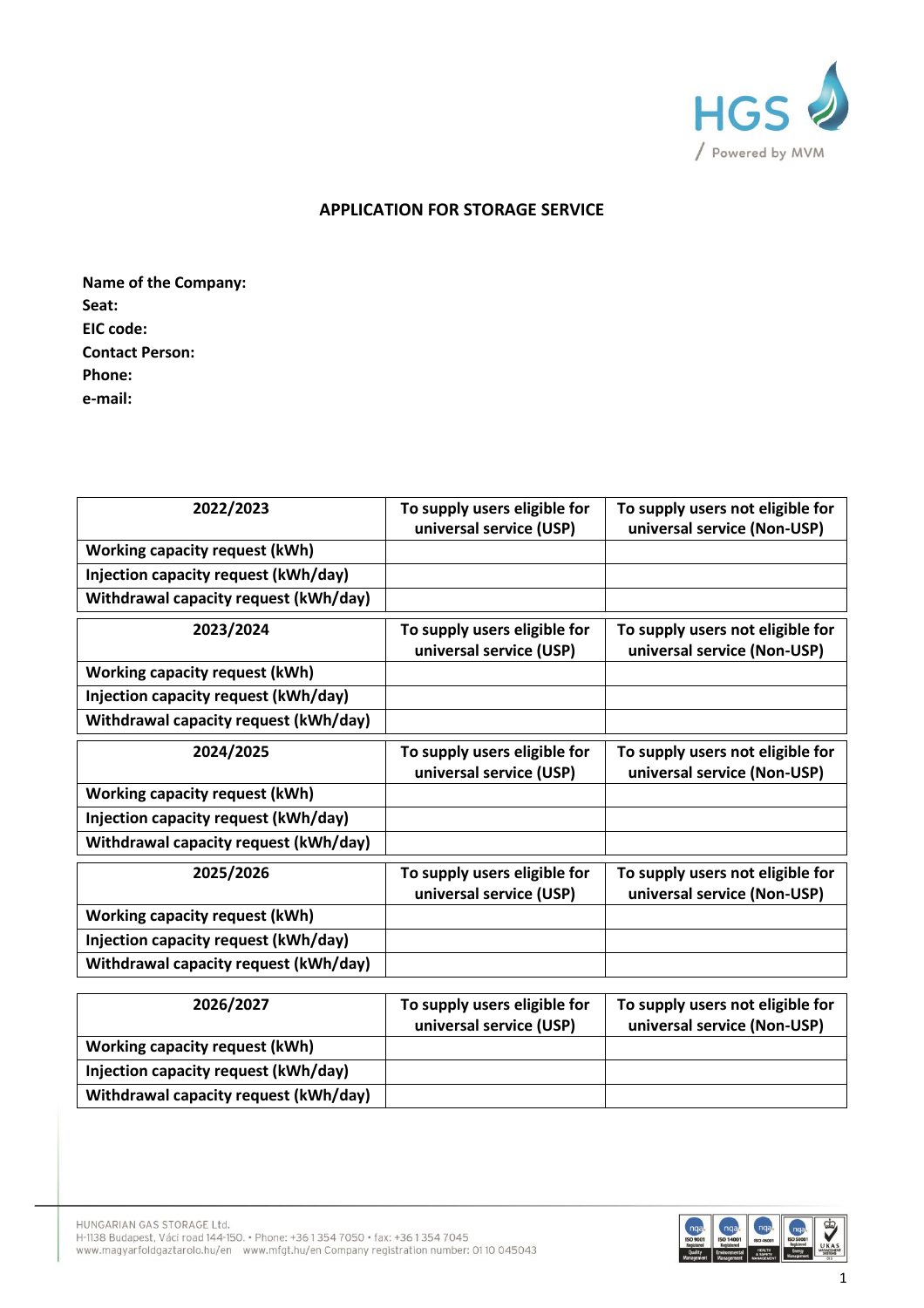

| 2027/2028                             | To supply users eligible for<br>universal service (USP) | To supply users not eligible for<br>universal service (Non-USP) |
|---------------------------------------|---------------------------------------------------------|-----------------------------------------------------------------|
| <b>Working capacity request (kWh)</b> |                                                         |                                                                 |
| Injection capacity request (kWh/day)  |                                                         |                                                                 |
| Withdrawal capacity request (kWh/day) |                                                         |                                                                 |
| 2028/2029                             | To supply users eligible for<br>universal service (USP) | To supply users not eligible for<br>universal service (Non-USP) |
| <b>Working capacity request (kWh)</b> |                                                         |                                                                 |
| Injection capacity request (kWh/day)  |                                                         |                                                                 |
| Withdrawal capacity request (kWh/day) |                                                         |                                                                 |
| 2029/2030                             | To supply users eligible for<br>universal service (USP) | To supply users not eligible for<br>universal service (Non-USP) |
| <b>Working capacity request (kWh)</b> |                                                         |                                                                 |
| Injection capacity request (kWh/day)  |                                                         |                                                                 |
| Withdrawal capacity request (kWh/day) |                                                         |                                                                 |
| 2030/2031                             | To supply users eligible for<br>universal service (USP) | To supply users not eligible for<br>universal service (Non-USP) |
| <b>Working capacity request (kWh)</b> |                                                         |                                                                 |
| Injection capacity request (kWh/day)  |                                                         |                                                                 |
| Withdrawal capacity request (kWh/day) |                                                         |                                                                 |
| 2031/2032                             | To supply users eligible for<br>universal service (USP) | To supply users not eligible for<br>universal service (Non-USP) |
| <b>Working capacity request (kWh)</b> |                                                         |                                                                 |
| Injection capacity request (kWh/day)  |                                                         |                                                                 |
| Withdrawal capacity request (kWh/day) |                                                         |                                                                 |

## **DECLARATION OF GUARANTEE PREFERENCE**

We hereby declare that regarding the storage contract of the storage year(s) above, we intend to use the following guarantee\*:

- Injected gas
- Bank guarantee
- Insurer's guarantee
- Lump sum payment of annual capacity fee
- Gas guarantee provided by another system user

\*Underline as applicable.